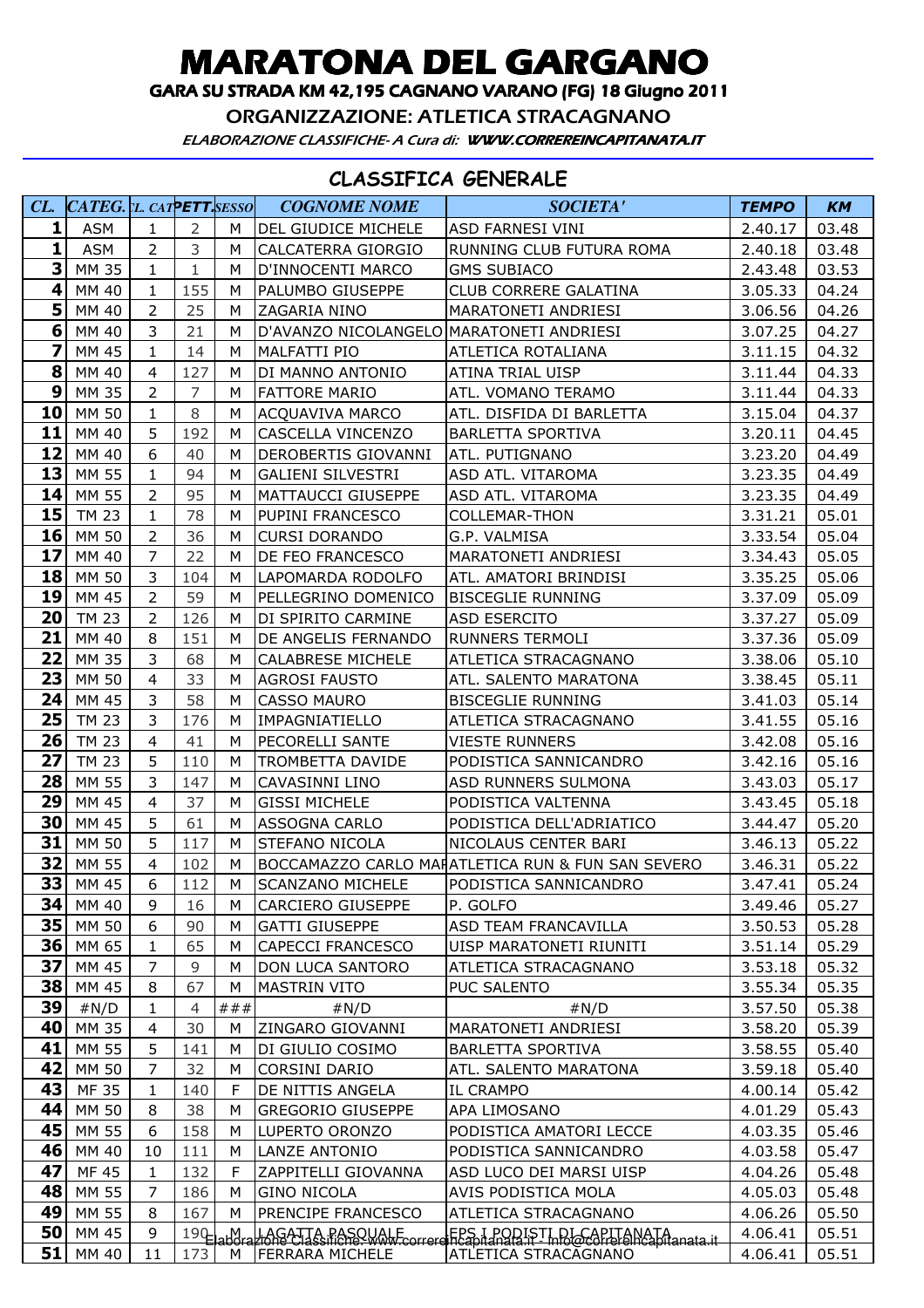| 52       | MM 55          | 9              | 86         | м      | <b>SISTO MICHELE</b>                         | CRISPIANO MARATHON CLUB                                                               | 4.07.02            | 05.51          |
|----------|----------------|----------------|------------|--------|----------------------------------------------|---------------------------------------------------------------------------------------|--------------------|----------------|
| 53       | MM 45          | 10             | 64         | M      | DEBENEDICTIS MICHELE GRAVINA FESTINALENTE    |                                                                                       | 4.07.38            | 05.52          |
| 54       | MM 50          | 9              | 31         | M      | <b>GIORGINO MAURO</b>                        | <b>MARATHON CLUB LECCE</b>                                                            | 4.08.21            | 05.53          |
| 55       | MM 45          | 11             | 174        | M      | PARISI ANTONIO                               | ATLETICA STRACAGNANO                                                                  | 4.09.25            | 05.55          |
| 56       | MM 60          | $\mathbf{1}$   | 63         | M      | <b>PASTORE FRANCESCO</b>                     | POL. FOLGORE                                                                          | 4.10.33            | 05.56          |
| 57       | MM 40          | 12             | 109        | м      | PACILLI GIOVANNI                             | PODISTICA SANNICANDRO                                                                 | 4.11.34            | 05.58          |
| 58       | MM 55          | 10             | 108        | M      | BUSONERO EUGENIO                             | PODISTICA SANNICANDRO                                                                 | 4.11.35            | 05.58          |
| 59       | MM 50          | 10             | 87         | М      | <b>FIORELLI STEFANO</b>                      | ATL. BIANCA PESARA                                                                    | 4.11.45            | 05.58          |
| 60       | MM 65          | $\overline{2}$ | 130        | M      | <b>SBORO ALFREDO</b>                         | ATL. RIMINI NORD                                                                      | 4.11.53            | 05.58          |
| 61       | MM 40          | 13             | 39         | M      | D'AMICO ANGELO                               | APA LIMOSANO                                                                          | 4.12.20            | 05.59          |
| 62       | <b>MF35</b>    | $\overline{2}$ | 93         | F      | CALABRESE CINZIA                             | AMA CAMPOBASSO                                                                        | 4.13.00            | 06.00          |
| 63       | MM 45          | 12             | 13         | M      | SASSI SILVIO                                 | ATLETICA ADELFIA                                                                      | 4.14.38            | 06.02          |
| 64       | MM 40          | 14             | 121        | M      | <b>BARNABA ANDREA</b>                        | <b>ACTION RUNNERS MONTERONI</b>                                                       | 4.14.52            | 06.02          |
| 65       | MM 40          | 15             | 12         | M      | <b>PAGONE ANGELO</b>                         | ATLETICA ADELFIA                                                                      | 4.15.03            | 06.03          |
| 66       | MM 45          | 13             | 133        | М      | MASSARO ANGELO                               | ASD LUCO DEI MARSI UISP                                                               | 4.15.05            | 06.03          |
| 67       | MM 60          | $\overline{2}$ | 70         | м      | <b>CONGEDI PIERO</b>                         | PUC SALENTO                                                                           | 4.17.17            | 06.06          |
| 68       | MM 55          | 11             | 48         | М      | RIZZO LUIGI                                  | NARDO'                                                                                | 4.18.05            | 06.07          |
| 69       | MM 50          | 11             | 184        | М      | <b>TRICASE ANTONIO</b>                       | AVIS PODISTICA MOLA                                                                   | 4.18.47            | 06.08          |
| 70       | MM 45          | 14             | 189        | M      | UNGOLO VINCENZO                              | AVIS PODISTICA MOLA                                                                   | 4.20.02            | 06.10          |
| 71       | MF 35          | 3              | 168        | F      | SOLLAZZO MARIANNA                            | ATLETICA STRACAGNANO                                                                  | 4.20.08            | 06.10          |
| 72       | MM 55          | 12             | 156        | M      | CANUTI ANTONIO                               | PODISTICA AMATORI LECCE                                                               | 4.21.14            | 06.11          |
| 73       | MM 40          | 16             | 123        | M      | <b>FINIZIO ALDO</b>                          | <b>ESSEDI SPORT VENOSA</b>                                                            | 4.22.30            | 06.13          |
| 74       | MM 45          | 15             | 54         | М      | <b>CORTINA LUCIANO</b>                       | POD. OROFANIASI                                                                       | 4.23.13            | 06.14          |
| 75       | MM 50          | 12             | 122        | M      | DE CARLO RAFFAELE                            | <b>ACTION RUNNERS MONTERONI</b>                                                       | 4.23.50            | 06.15          |
| 76       | MM 60          | 3              | 177        | M      | <b>GIORGIO STEFANO</b>                       | <b>BARLETTA SPORTIVA</b>                                                              | 4.23.59            | 06.15          |
| 77       | MM 50          | 13             | 100        | м      | PASQUALE GUERINO                             | ATLETICA RUN & FUN SAN SEVERO                                                         | 4.25.57            | 06.18          |
| 78       | MM 60          | $\overline{4}$ | 83         | M      | <b>GIAMMANCO MICHELE</b>                     | ATLETIC TEAM PALAGIANO                                                                | 4.25.57            | 06.18          |
| 79       | MM 45          | 16             | 52         | М      | NETTI VINCENZO                               | <b>UISP BA</b>                                                                        | 4.27.11            | 06.20          |
| 80       | MM 40          | 17             | 20         | м      | CAMPANALE SERGIO DOM MARATONETI ANDRIESI     |                                                                                       | 4.27.11            | 06.20          |
| 81       | MM 40          | 18             | 114        | М      | RUBINI RUGGIERO                              | ASD MARGHERITA DI SAVOIA RUNNER 4.27.11                                               |                    | 06.20          |
| 82       | MF 40          | $\mathbf{1}$   | 115        | F      | VALERIO CONCETTA                             | ASD MARGHERITA DI SAVOIA RUNNER                                                       | 4.27.11            | 06.20          |
| 83       | MM 50          | 14             | 124        | М      | <b>IURINO CARMINE</b>                        | <b>ESSEDI SPORT VENOSA</b>                                                            | 4.28.40            | 06.22          |
| 84       | <b>TM 23</b>   | 6              | 175        | М      | PETRELLA SALVATORE                           | ATLETICA STRACAGNANO                                                                  | 4.30.15            | 06.24          |
| 85       | MM 55          | 13             | 69         | M      | GUERRIRI GRAZIANO                            | <b>GP ROSSINI</b>                                                                     | 4.31.40            | 06.26          |
| 86       | MF 45          | 2              | 46         | F      | AGABITI CAROLINA                             | PODISTICA TERNI                                                                       | 4.32.03            | 06.27          |
| 87       | MM 55          | 14             | 89         | M      | <b>GEMMA LORENZO</b>                         | <b>AVIS FORLI</b>                                                                     | 4.33.17            | 06.29          |
| 88       | MM 45          | 17             | 120        | M      | MACCHIA ADRIANO                              | ACTION RUNNERS MONTERONI                                                              | 4.34.29            | 06.30          |
| 89       | MM 65          | 3              | 97         | M      | MARRA GIOVANNI                               | POD. LIVORNESE                                                                        | 4.34.34            | 06.30          |
| 90       | MM 50          | 15             | 191        | М      | SPERANZA GUIDO                               | EPS I PODISTI DI CAPITANATA                                                           | 4.34.34            | 06.30          |
| 91       | MF 45          | 3              | 142        | F      | PATRUNO NUNZIA                               | <b>BARLETTA SPORTIVA</b>                                                              | 4.34.34            | 06.30          |
| 92       | MM 40          | 19             | 116        | м      | MARTINO DOMENICO                             | PODISTICA LUCERA                                                                      | 4.34.46            | 06.31          |
| 93<br>94 | MM 50<br>MM 50 | 16             | 182<br>125 | M      | <b>FIORE TOMMASO</b>                         | AVIS PODISTICA MOLA                                                                   | 4.35.00            | 06.31          |
| 95       | MM 35          | 17<br>5        | 26         | М<br>M | <b>IURINO VINCENZO</b><br>LEVA GIOVANNI LUCA | ESSEDI SPORT VENOSA                                                                   | 4.35.38            | 06.32<br>06.34 |
| 96       | MM 50          | 18             | 79         | M      | RANA NICOLA ROB.                             | PODISTI MARATONA DI ROMA<br>UISP BA                                                   | 4.36.56<br>4.37.25 | 06.34          |
| 97       | MM 50          | 19             | 60         | м      | PAVONE FABRIZIO                              | PODISTICA DELL'ADRIATICO                                                              | 4.39.57            | 06.38          |
| 98       | MM 60          | 5              | 73         | M      | <b>TALLONE SETTIMIO</b>                      | PIERALISI TESI                                                                        | 4.40.41            | 06.39          |
| 99       | MM 50          | 20             | 71         | М      | MANCO DARIO                                  | PUC SALENTO                                                                           | 4.40.41            | 06.39          |
| 100      | MM 55          | 15             | 183        | M      | IACOVIELLO NICOLA                            | AVIS PODISTICA MOLA                                                                   | 4.41.28            | 06.40          |
| 101      | #N/D           | 2              | 193        | М      | <b>TROILO ANGELO</b>                         | AMATORI ATL. ACQUAVIVA                                                                | 4.41.32            | 06.40          |
| 102      | MM 50          | 21             | 29         | M      | MEVO LORENZO                                 | POLIGOLFO FORMIA                                                                      | 4.42.03            | 06.41          |
| 103      | MM 40          | 20             | 24         | М      | PIETRAFUSA RICCARDO                          | MARATONETI ANDRIESI                                                                   | 4.42.34            | 06.42          |
| 104      | MM 55          | 16             | 28         | M      | DI LUZIO ANTONIO                             | ASD MANOPELLO                                                                         | 4.43.32            | 06.43          |
| 105      | MM 60          | 6              | 139        | M      | <b>BIANCO ANGELO</b>                         | IL QUERCIONE UISP                                                                     | 4.43.53            | 06.44          |
| 106      | MM 60          | $\overline{7}$ | 188        | м      | RECCHIA ANGELO                               | AVIS PODISTICA MOLA                                                                   | 4.45.09            | 06.45          |
| 107      | MM 45          | 18             | 77         | м      | NAPOLETANO TEODORO                           | RUNNERS CLUB DEI MARSI                                                                | 4.46.09            | 06.47          |
| 108      | MM 65          | $\overline{4}$ | 159        | M      | ADRIATICO GIUSEPPE                           | PODISTICA AMATORI POTENZA                                                             | 4.46.50            | 06.48          |
| 109      | MM 50          | 22             | 96         | M      | <b>RENDINA MICHELE</b>                       | AVIS PAVIA                                                                            | 4.47.25            | 06.49          |
| 110      | MM 55          | 17             |            |        |                                              | 10 Faborazione EARSPILLER COMUSE PUBLICA PROTECTI ANCHE PISCOPER FILERE APPROXIMATION | 4.47.37            | 06.49          |